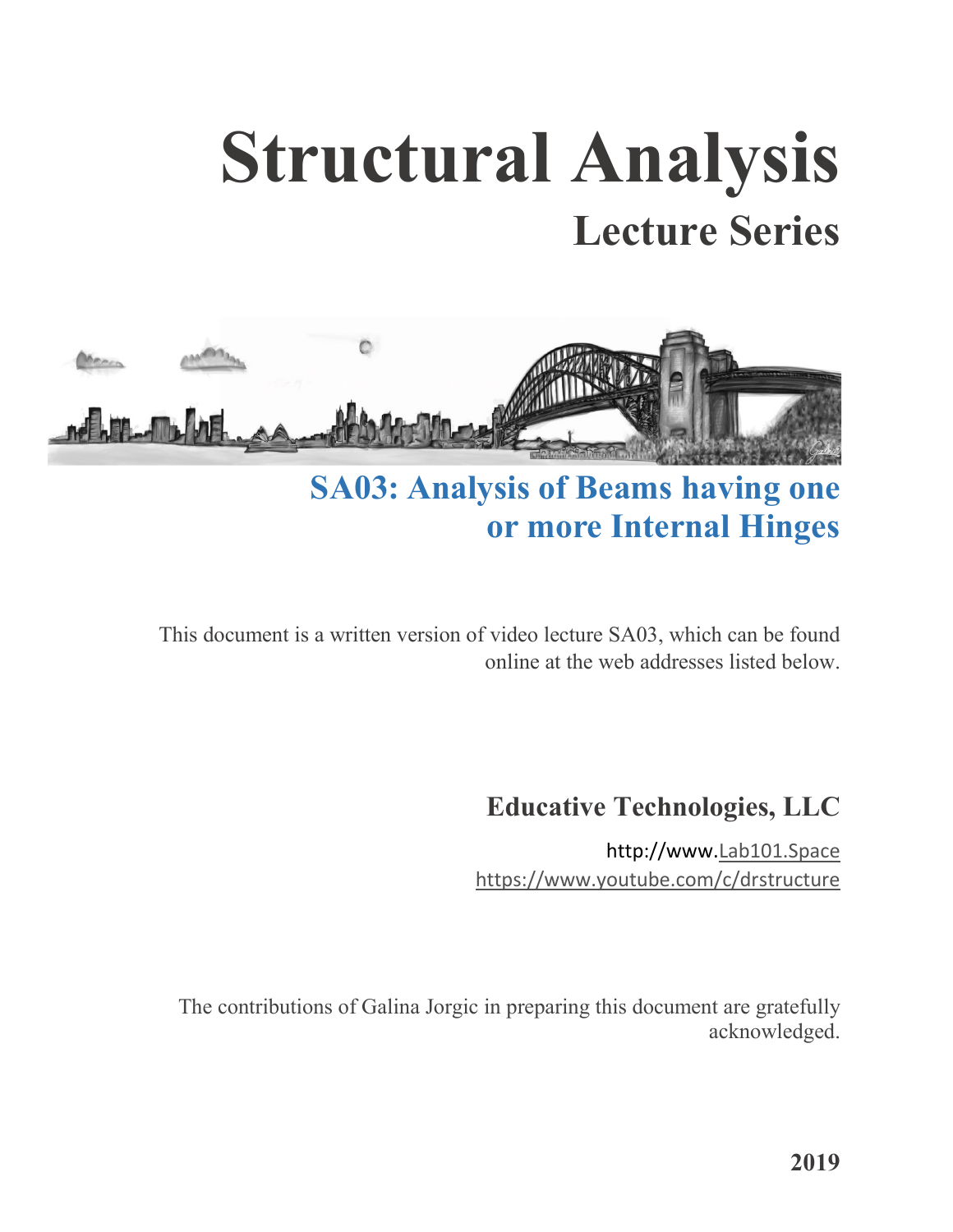## **Structural Analysis – SA03 Analysis of beams with one or more internal hinges**

When designing structures it sometimes becomes necessary to connect two shorter structural members to form a longer one. Such a connection, also called a splice, can be classified as either a moment connection or a shear connection (see Figure 1).



*Figure 1: A splice of two connected beam members using a series of bolts*

A moment splice rigidly connects the two members such that an internal bending moment as well as a shear force develops at the joint. See Figure 2 for an example of a moment splice.



*Figure 2: A moment splice with two members rigidly connected*

In contrast, a shear splice allows relative rotation between the two segments and is less rigid than a moment splice, as depicted in Figure 3.



*Figure 3: A shear splice allowing relative rotation at the joint*

Consequently, no bending moment develops at the shear splice; the connection acts as an internal hinge transmitting a shear force only. Figure 4 shows the internal forces associated with each type of splice.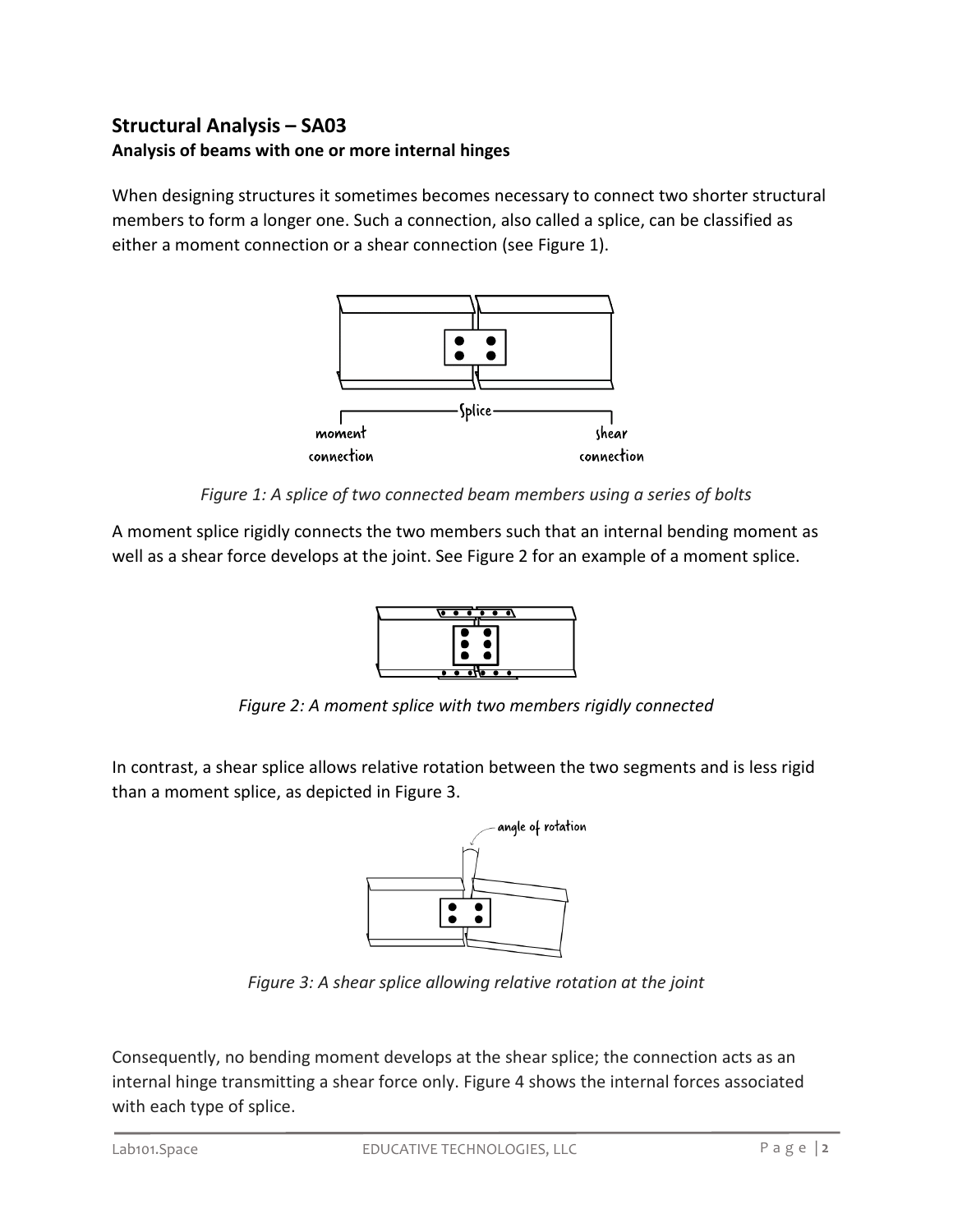

*Figure 4: Internal forces in a moment connection and shear connection in beams*

In this lecture, we're going to focus on the analysis of beams that embody one or more internal hinges. Consider the beam shown in Figure 5.



*Figure 5: A beam with an internal hinge*

The beam is fixed at the left end (point A) and rests on a roller support at the right end (point B). Furthermore, there is an internal hinge at point C. According to the free-body diagram of the beam (see Figure 6), there are four unknown support reactions: there are three at the fixed end and there is one unknown at the roller end.



*Figure 6: The free-body diagram of a beam with an internal hinge*

We can write three equilibrium equations for the entire structure. However, these equations are not enough to determine all the unknowns because there are four unknowns and only three equations. Does this mean the structure is statically indeterminate?

This would have been the case, if there was no internal hinge in the beam. But, the presence of the hinge at point C makes the structure statically determinate. That is, we should be able to determine the support reactions solely using the static equilibrium equations. Here is how.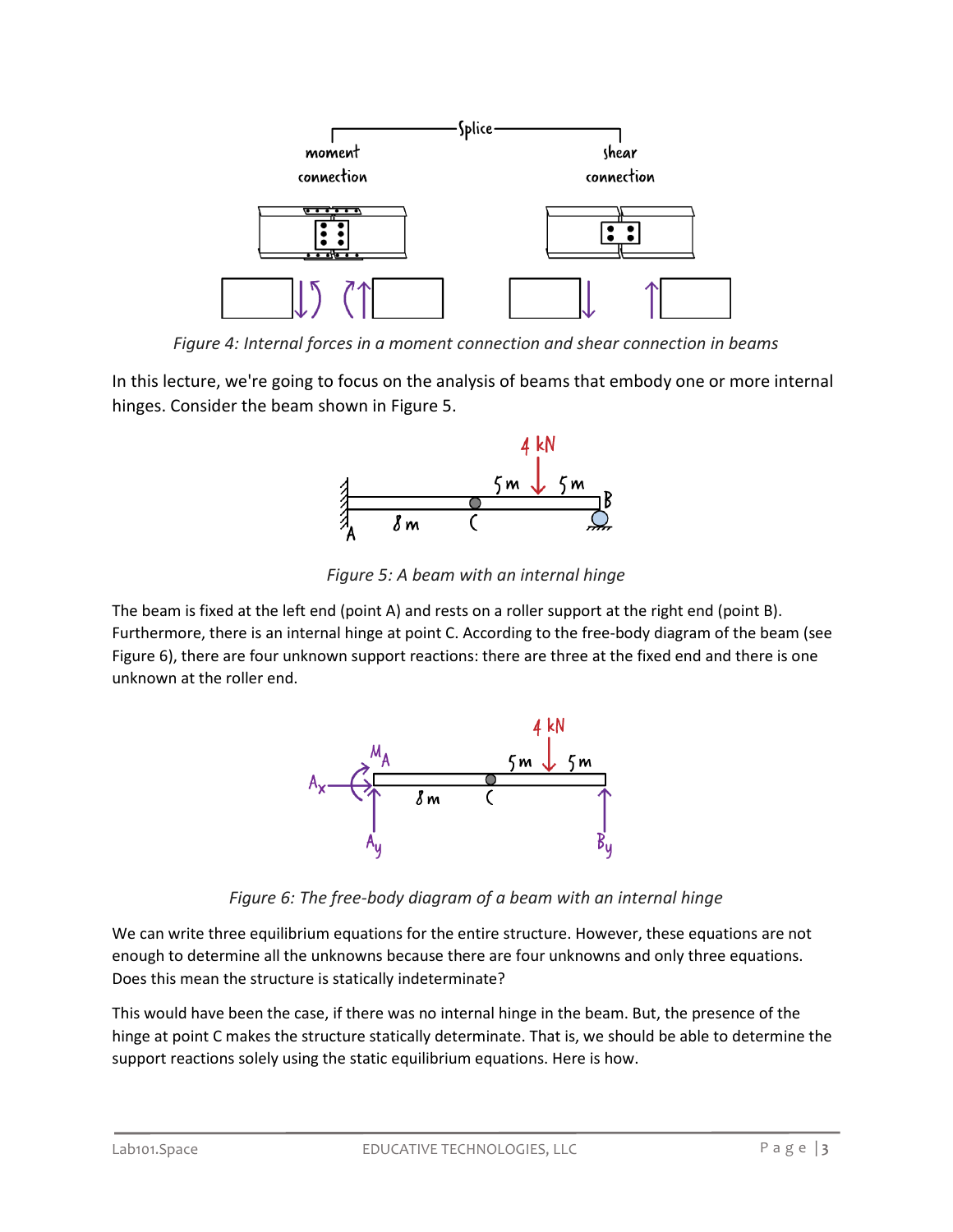We separate the beam into two segments at the internal hinge (point C), as shown in Figure 7. Since no bending moment is present at the hinge, we get a total of six unknown forces for the left and right beam segments. Furthermore, since we can write three equilibrium equations for each segment, we get a total of six equations. Since the number of equations equals the number of unknowns, the unknowns can be found using the equations. Therefore, the beam is considered statically determinate.



*Figure 7: Internal forces in two beam segments connected at an internal hinge*

Observe that the internal shear force at the hinge is drawn on each beam segment. On the left segment the force is shown to act downward. On the right segment the force is shown to act upward. These two arrows must always be drawn in opposing directions like we have shown here.

Also note that I have placed an internal axial force at point C. Although most beams do not carry such a force, for completeness purposes, we need to show the force on the free-body diagram. Similar to the internal shear force, the internal axial force at point C must appear in a pair acting in opposite directions, as depicted in the figure above.

The equilibrium equations for the left beam segment can be written as:

$$
\sum F_{\mathbf{x}} = \mathbf{0} \Longrightarrow A_{\mathbf{x}} + C_{\mathbf{x}} = \mathbf{0}
$$
 [1]

$$
\sum F_y = 0 \Longrightarrow A_y - V_c = 0
$$
 [2]

$$
\sum M \hat{\omega} A = 0 \Longrightarrow M + \hat{\delta} V_c = 0
$$
 [3]

The equilibrium equations for the right beam segment are:

$$
\sum F_{\mathbf{x}} = \mathbf{0} \Longrightarrow -\mathbf{C}_{\mathbf{x}} = \mathbf{0} \tag{4}
$$

$$
\sum F_y = 0 \Longrightarrow V_c + B_y - 4 = 0
$$
 [5]

$$
\sum M \,\hat{\omega} \, \zeta = 0 \Longrightarrow \, 4(5) - 10B_y = 0 \tag{6}
$$

Solving Equations [1] through [6] simultaneously for the unknowns, we get:  $A_x = 0$ ,  $A_y = 2$  kN,

 $M = -16$  kN·m,  $B_y = 2$  kN,  $C_x = 0$ , and  $V_c = 2$  kN . The support reactions for the beam are shown in

Figure 8. Notice that the moment (M) at point A in Figure 8 is now drawn in the opposite direction than it was shown originally in Figure 7 when we first drew our internal forces. This is because we found out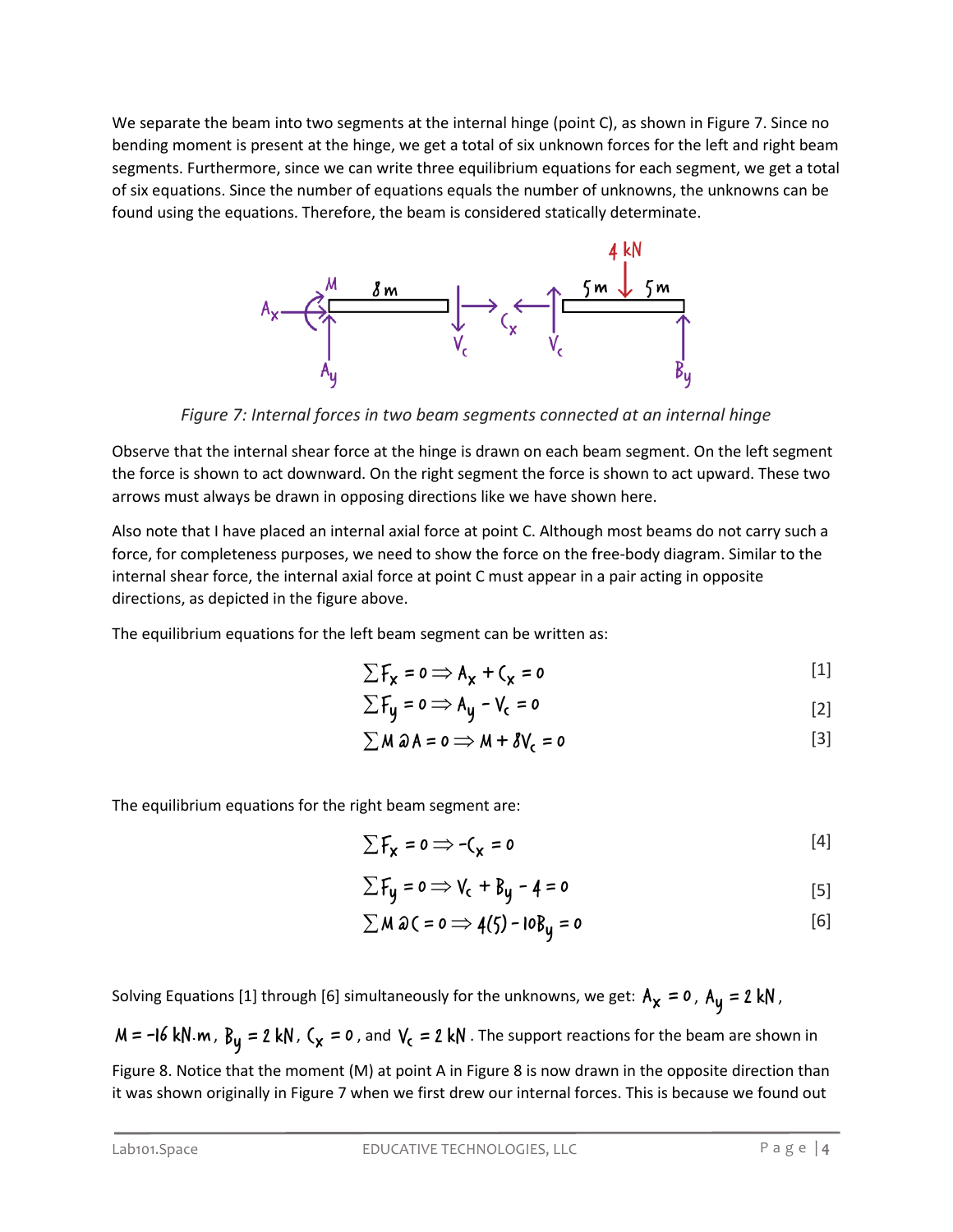that the moment was actually a negative value after solving the equations for the unknowns, and therefore we changed the direction in which the moment was drawn from clockwise to counterclockwise.



*Figure 8: Support reactions for a beam with an internal hinge*

What if the beam has multiple internal hinges? How do we analyze it? Figure 9 shows a beam with two internal hinges (one at point E and the other at point F).



*Figure 9: A beam with two internal hinges*

The beam rests on four supports: a pin support (at point A) and three roller supports (one at point B, point C, and point D). Therefore, the number of support reactions is five; we have two reactions at the pin support at point A and one reaction at each of the three roller supports (see Figure 10).



*Figure 10: The free-body diagram of a beam with two internal hinges*

Note that the two hinges divide the beam into three segments. If we cut the beam at the hinges, the following free-body diagrams result.

As shown in Figure 11, we are introducing a shear force and an axial force at each cut point. The internal forces at joints E and F plus the support reactions gives us a total of nine unknowns. Since we have three beam segments, and we can write three equilibrium equations for each segment, we get a total of nine